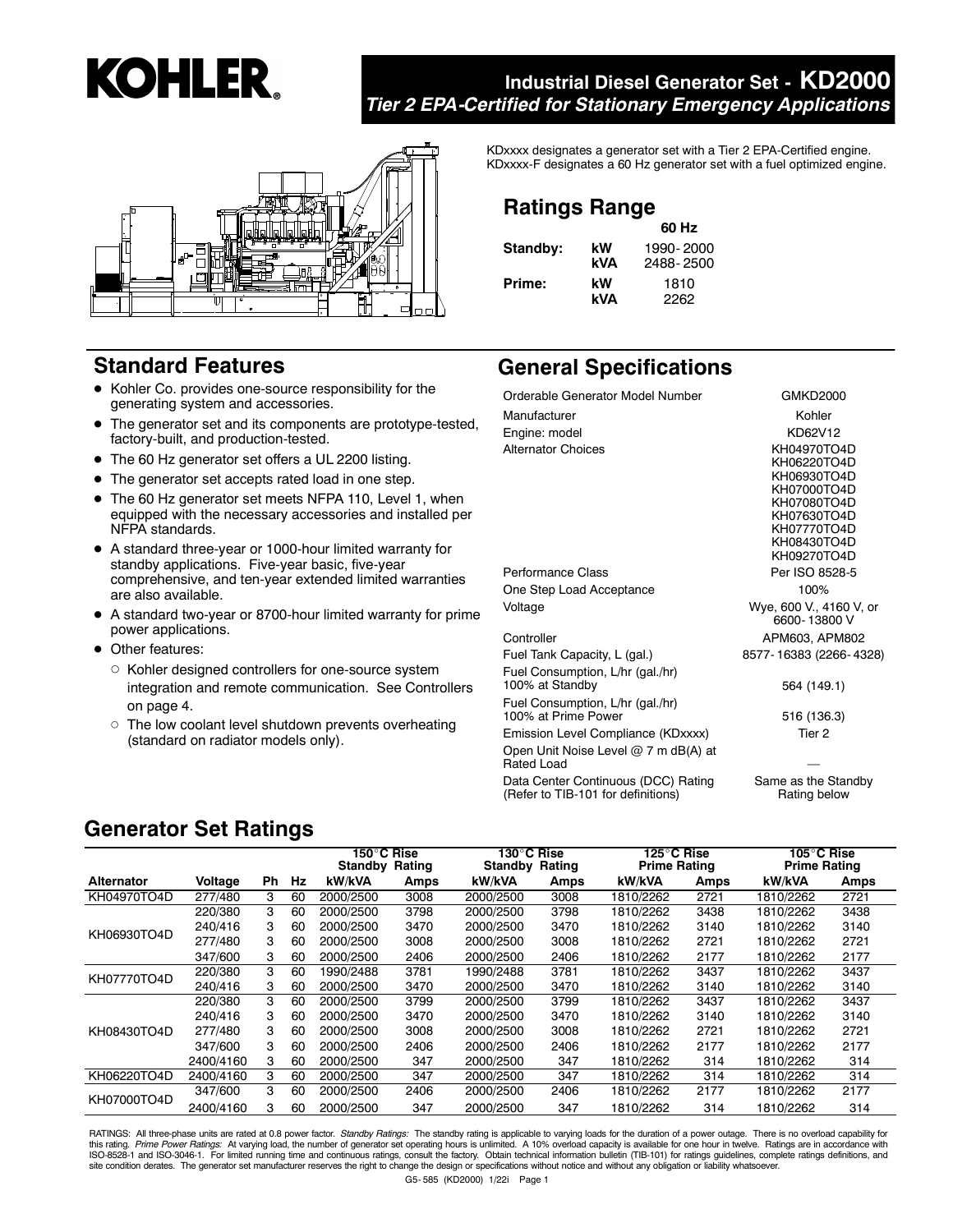# **KOHLER**

# **Industrial Diesel Generator Set - KD2000** *Tier 2 EPA-Certified for Stationary Emergency Applications*

|                   |            |    |    | 130°C Rise<br>Standby | <b>Rating</b> | 105°C Rise<br><b>Prime Rating</b> |      |
|-------------------|------------|----|----|-----------------------|---------------|-----------------------------------|------|
| <b>Alternator</b> | Voltage    | Ph | Hz | kW/kVA                | Amps          | kW/kVA                            | Amps |
|                   | 3810/6600  | 3  | 60 | 2000/2500             | 219           | 1810/2262                         | 198  |
|                   | 7200/12470 | 3  | 60 | 1990/2488             | 116           | 1810/2262                         | 105  |
| KH07080TO4D       | 7620/13200 | 3  | 60 | 1990/2488             | 109           | 1810/2262                         | 99   |
|                   | 7970/13800 | 3  | 60 | 2000/2500             | 105           | 1810/2262                         | 95   |
|                   | 3810/6600  | 3  | 60 | 2000/2500             | 219           | 1810/2262                         | 198  |
| KH07630TO4D       | 7200/12470 | 3  | 60 | 2000/2500             | 116           | 1810/2262                         | 105  |
|                   | 7620/13200 | 3  | 60 | 2000/2500             | 110           | 1810/2262                         | 99   |
|                   | 7970/13800 | 3  | 60 | 2000/2500             | 105           | 1810/2262                         | 95   |
|                   | 3810/6600  | 3  | 60 | 2000/2500             | 219           | 1810/2262                         | 198  |
| KH09270TO4D       | 7200/12470 | 3  | 60 | 2000/2500             | 116           | 1810/2262                         | 105  |
|                   | 7620/13200 | 3  | 60 | 2000/2500             | 110           | 1810/2262                         | 99   |
|                   | 7970/13800 | 3  | 60 | 2000/2500             | 105           | 1810/2262                         | 95   |

| <b>Engine Specifications</b>                                      | 60 Hz                           | 60 Hz<br><b>Fuel Consumption</b>                                          |                                                  |  |
|-------------------------------------------------------------------|---------------------------------|---------------------------------------------------------------------------|--------------------------------------------------|--|
| Kohler<br>Manufacturer                                            |                                 | Diesel, Lph (gph) at % load                                               | <b>Standby Rating</b>                            |  |
| Engine: model                                                     | KD62V12                         | 100%                                                                      | (149.1)<br>564                                   |  |
| Engine: type                                                      | 4-Cycle, Turbocharged,          | 75%                                                                       | 433<br>(114.3)                                   |  |
|                                                                   | Intercooled                     | 50%                                                                       | (81.3)<br>308                                    |  |
| Cylinder arrangement                                              | $12-V$                          | 25%                                                                       | (49.1)<br>186                                    |  |
| Displacement, L (cu. in.)                                         | 62 (3783)                       | Diesel, Lph (gph) at % load                                               | <b>Prime Rating</b>                              |  |
| Bore and stroke, mm (in.)                                         | 175 x 215 (6.89 x 8.46)         | 100%                                                                      | 516 (136.3)                                      |  |
| Compression ratio                                                 | 16.0:1                          | 75%                                                                       | 401<br>(106.0)                                   |  |
| Piston speed, m/min. (ft./min.)                                   | 774 (2539)                      |                                                                           |                                                  |  |
| Main bearings: quantity, type                                     | 7, Precision Half Shells        | 50%                                                                       | (75.8)<br>287                                    |  |
| Rated rpm                                                         | 1800                            | 25%                                                                       | 172<br>(45.5)                                    |  |
| Max. power at rated rpm, kWm (BHP)                                | 2180 (2923)                     | <b>Radiator System</b>                                                    | 60 Hz                                            |  |
| Cylinder head material                                            | Cast Iron                       | Ambient temperature, °C (°F)*                                             | 50 (122)<br>40 (104)                             |  |
| Crankshaft material                                               | Steel                           | Engine jacket water capacity, L (gal.)                                    | 356 (94)                                         |  |
| Valve (exhaust) material                                          | Steel                           | Radiator system capacity, including                                       |                                                  |  |
| Governor: type, make/model                                        | <b>KODEC Electronic Control</b> | engine, L (gal.)                                                          | 643 (170)<br>539 (142)                           |  |
| Frequency regulation, no-load to-full load                        | Isochronous                     | Engine jacket water flow, Lpm (gpm)                                       | 2082 (550)                                       |  |
| ±0.25%<br>Frequency regulation, steady state                      |                                 | Heat rejected to cooling water at rated<br>kW, dry exhaust, kW (Btu/min.) | 780 (44357)                                      |  |
| Frequency                                                         | Fixed                           | Charge cooler water flow, Lpm (qpm)                                       | 662 (174)                                        |  |
| Air cleaner type, all models                                      | Dry                             | Heat rejected to charge cooling water at                                  |                                                  |  |
| <b>Lubricating System</b>                                         | 60 Hz                           | rated kW, dry exhaust, kW (Btu/min.)                                      | 630 (35827)                                      |  |
| Type                                                              | <b>Full Pressure</b>            | Water pump type                                                           | Centrifugal                                      |  |
| Oil pan capacity with filter (initial fill),                      |                                 | Fan diameter, including blades, mm (in.)<br>Fan, kWm (HP)                 | 2235 (88)<br>1901 (75)<br>90 (120.7)<br>85 (114) |  |
| $L$ (qt.) $\hat{S}$                                               | 335 (354)                       | Max. restriction of cooling air, intake and                               |                                                  |  |
| Oil filter: quantity, type §                                      | 6, Cartridge                    | discharge side of radiator, kPa (in. $H_2O$ )                             | 0.125(0.5)                                       |  |
| Oil cooler                                                        | Water-Cooled                    | * Enclosure with enclosed silencer reduces ambient temperature            |                                                  |  |
| Kohler recommends the use of Kohler Genuine oil and filters.<br>ş |                                 | capability by 5°C (9°F).                                                  |                                                  |  |
| <b>Fuel System</b>                                                | 60 Hz                           | Remote Radiator System <sup>+</sup>                                       | 60 Hz                                            |  |
| Fuel supply line, min. ID, mm (in.)                               | 25(1.0)                         | Exhaust manifold type                                                     | Dry                                              |  |
|                                                                   | $1010 - 1010 = 10$              | Connection sizes:<br>Class 150 ANSI Flange                                |                                                  |  |

| <b>Fuel System</b>                                                   | 60 Hz                                               |
|----------------------------------------------------------------------|-----------------------------------------------------|
| Fuel supply line, min. ID, mm (in.)                                  | 25(1.0)                                             |
| Fuel return line, min. ID, mm (in.)                                  | 19 (0.75)                                           |
| Max. fuel flow, Lph (gph)                                            | 768 (202.9)                                         |
| Min./max. fuel pressure at engine supply<br>connection, kPa (in. Hg) | $-30/30$ ( $-8.8/8.8$ )                             |
| Maximum diesel fuel lift, m (ft.)                                    | 3.7(12)                                             |
| Max. return line restriction, kPa (in. Hg)                           | 30(8.9)                                             |
| Fuel filter: quantity, type                                          | 2, Primary Engine Filter<br>2, Fuel/Water Separator |

above engine, kPa  $(\text{ft. H}_2\text{O})$  70 (23.5) Contact your local distributor for cooling system options and specifications based on your specific requirements.

Water inlet/outlet, mm (in.) 216 (8.5) Bolt Circle Intercooler inlet/outlet, mm (in.) 178 (7.0) Bolt Circle

Recommended fuel #2 Diesel ULSD

Static head allowable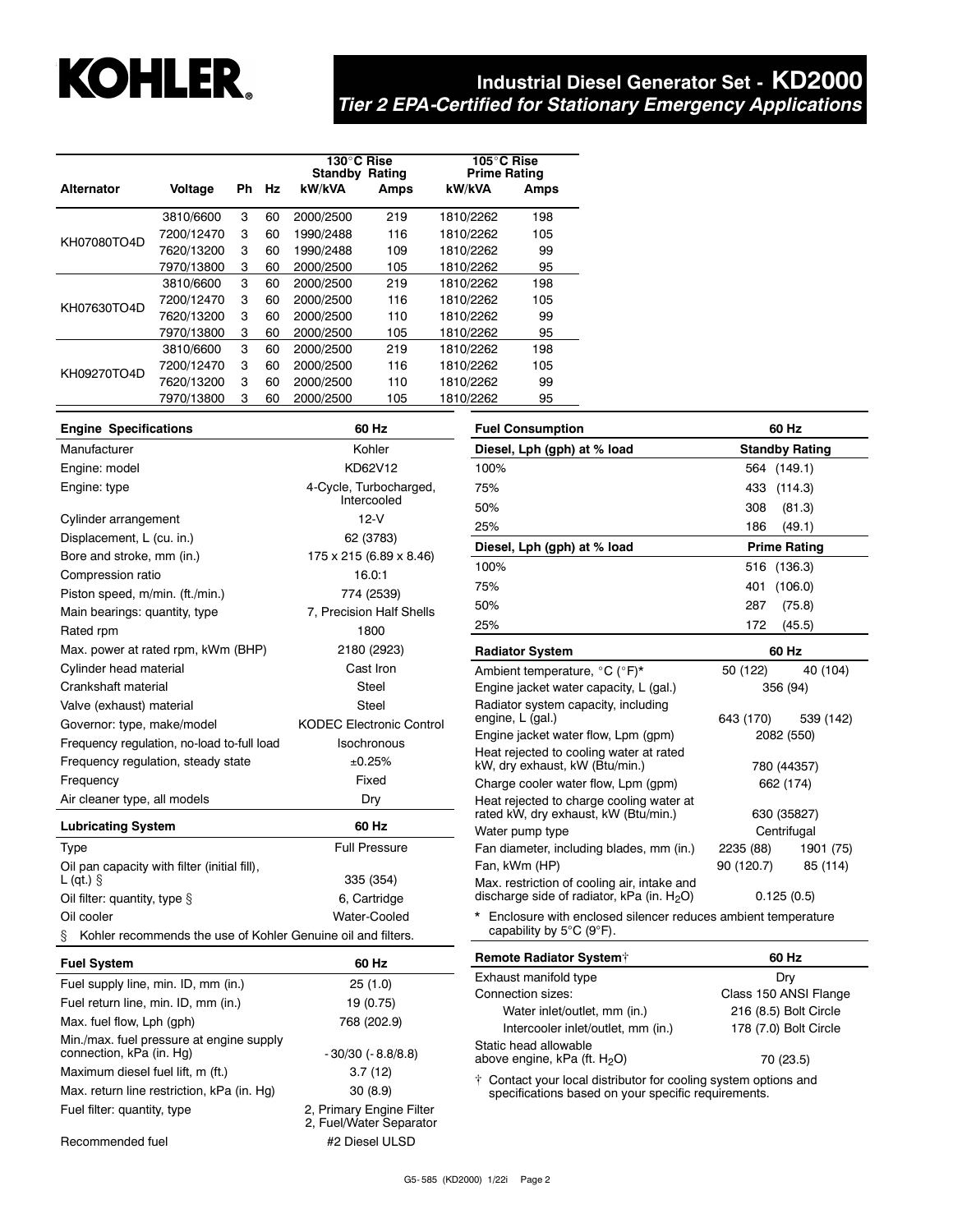

| <b>Exhaust System</b>                                                                                   | 60 Hz                                                             |
|---------------------------------------------------------------------------------------------------------|-------------------------------------------------------------------|
| Exhaust flow at rated kW, m <sup>3</sup> /min. (cfm)                                                    | 498 (17586)                                                       |
| Exhaust temperature at rated kW at                                                                      |                                                                   |
| 25°C (77°F) ambient, dry exhaust,<br>$^{\circ}$ C ( $^{\circ}$ F)                                       | 500 (932)                                                         |
| Maximum allowable back pressure,                                                                        |                                                                   |
| kPa (in. Hg)                                                                                            | 8.5(2.5)                                                          |
| Exh. outlet size at eng. hookup, mm<br>(in.)                                                            | See ADV drawing                                                   |
| <b>Electrical System</b>                                                                                | 60 Hz                                                             |
| Battery charging alternator:                                                                            |                                                                   |
| Ground (negative/positive)                                                                              | Negative                                                          |
| Volts (DC)                                                                                              | 24                                                                |
| Ampere rating                                                                                           | 140                                                               |
| Starter motor qty. at starter motor<br>power rating, rated voltage (DC)                                 | Standard: 2 @ 9 kW, 24;<br>Redundant (optional);<br>2 @ 15 kW, 24 |
| Battery, recommended cold cranking<br>amps (CCA):                                                       |                                                                   |
| Quantity, CCA rating each, type<br>(with standard starters)                                             | 4, 1110, AGM                                                      |
| Quantity, CCA rating each, type<br>(with redundant starters)                                            | 8, 1110, AGM                                                      |
| Battery voltage (DC)                                                                                    | 12                                                                |
| <b>Air Requirements</b>                                                                                 | 60 Hz                                                             |
| Radiator-cooled cooling air,<br>m <sup>3</sup> /min. (scfm)‡                                            | $50^{\circ}$ C<br>$40^{\circ}$ C<br>2549 (90000) 2321 (82000)     |
| Cooling air required for generator set<br>when equipped with city water cooling                         |                                                                   |
| or remote radiator, based on 14°C<br>(25°F) rise, m <sup>3</sup> /min. (scfm) $\ddagger$                | 930 (32858)                                                       |
| Combustion air, m <sup>3</sup> /min. (cfm)                                                              | 179 (6321)                                                        |
| Heat rejected to ambient air:                                                                           |                                                                   |
| Engine, kW (Btu/min.)                                                                                   | 100 (5687)                                                        |
| Alternator, kW (Btu/min.)                                                                               | 160 (9099)                                                        |
| $\mathbf{a}$ $\mathbf{a}$ $\mathbf{a}$ $\mathbf{a}$ $\mathbf{a}$ $\mathbf{a}$ $\mathbf{a}$ $\mathbf{a}$ |                                                                   |

 $\ddagger$  Air density = 1.20 kg/m<sup>3</sup> (0.075 lbm/ft<sup>3</sup>)

|                          | <b>Alternator Specifications</b>         | 60 Hz                                                      |  |  |
|--------------------------|------------------------------------------|------------------------------------------------------------|--|--|
| Type                     |                                          | 4-Pole, Rotating-Field                                     |  |  |
| Exciter type             |                                          | Brushless, Permanent-<br><b>Magnet Pilot Exciter</b>       |  |  |
| Voltage regulator        |                                          | Solid-State, Volts/Hz                                      |  |  |
| Insulation:              |                                          | NEMA MG1, UL 1446,<br>Vacuum Pressure<br>Impregnated (VPI) |  |  |
| Material                 |                                          | Class H, Synthetic,<br>Nonhygroscopic                      |  |  |
|                          | Temperature rise                         | 130°C, 150°C Standby                                       |  |  |
| Bearing: quantity, type  |                                          | 1 or 2. Sealed                                             |  |  |
| Coupling type            |                                          | Flexible Disc or Coupling                                  |  |  |
| Amortisseur windings     |                                          | Full                                                       |  |  |
|                          | Alternator winding type (up to 600 V)    | Random Wound                                               |  |  |
|                          | Alternator winding type (above 600 V)    | Form Wound                                                 |  |  |
| Rotor balancing          |                                          | 125%                                                       |  |  |
|                          | Voltage regulation, no-load to full-load | ±0.25%                                                     |  |  |
|                          | Unbalanced load capability               | 100% of Rated<br><b>Standby Current</b>                    |  |  |
| Peak motor starting kVA: |                                          | (35% dip for<br>voltages below)                            |  |  |
| 480 V                    | KH04970TO4D                              | 3750                                                       |  |  |
| 480 V                    | KH06930TO4D                              | 5990                                                       |  |  |
| 480 V<br>KH07770TO4D     |                                          | 7170                                                       |  |  |
| 480 V                    | KH08430TO4D                              | 9908                                                       |  |  |

# **Alternator Standard Features**

- The pilot-excited, permanent magnet (PM) alternator provides superior short-circuit capability.
- All models are brushless, rotating-field alternators.
- NEMA MG1, IEEE, and ANSI standards compliance for temperature rise and motor starting.
- Sustained short-circuit current of up to 300% of the rated current for up to 10 seconds.
- **•** Sustained short-circuit current enabling downstream circuit breakers to trip without collapsing the alternator field.
- Self-ventilated and dripproof construction.
- Superior voltage waveform from two-thirds pitch windings and skewed stator.
- Brushless alternator with brushless pilot exciter for excellent load response.

**NOTE:** See TIB- 102 Alternator Data Sheets for alternator application data and ratings, efficiency curves, voltage dip with motor starting curves, and short circuit decrement curves.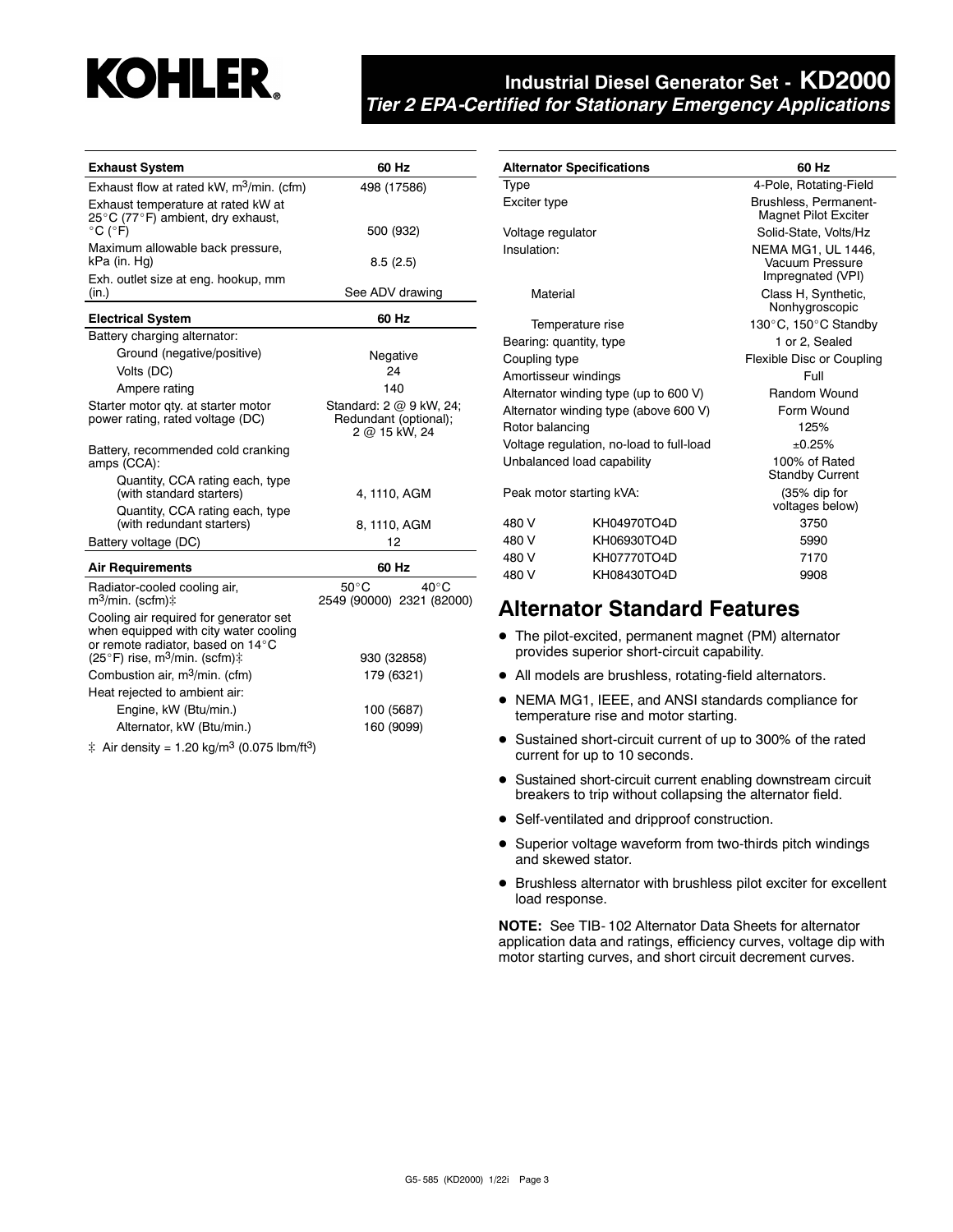

# **Controllers**



#### **APM802 Controller**

Provides advanced control, system monitoring, and system diagnostics for optimum performance and compatibility.

- 12-inch graphic display with touch screen and menu control provide easy local data access
- Measurements are selectable in metric or English units
- $\bullet$ User language is selectable
- Two USB ports allow connection of a flash drive, mouse, or keypad
- Electrical data, mechanical data, and system settings can be saved to a flash drive
- Ethernet port allows connection to a PC type computer or Ethernet switch
- The controller supports Modbus® RTU and TCP protocols
- NFPA 110 Level 1 capability

Refer to G6-152 for additional controller features and accessories.

Modbus<sup>®</sup> is a registered trademark of Schneider Electric.

# **KOHI ED**

#### **APM603 Controller**

Provides advanced control, system monitoring, and system diagnostics for optimum performance and compatibility.

- 7-inch graphic display with touch screen and menu control provides easy local data access
- Measurements are selectable in metric or English units
- Paralleling capability to control up to 8 generators on an isolated bus with first-on logic, synchronizer, kW and kVAR load sharing, and protective relays
- Note: Parallel with other APM603 controllers only
- Generator management to turn paralleled generators off and on as required by load demand
- Load management to connect and disconnect loads as required
- $\bullet$ Controller supports Modbus<sup>®</sup> RTU, Modbus<sup>®</sup> TCP, SNMP and BACnet
- Integrated voltage regulator with ±0.25% regulation
- $\bullet$ Built-in alternator thermal overload protection
- $\bullet$  UL-listed overcurrent protective device
- NFPA 110 Level 1 capability

Refer to G6-162 for additional controller features and accessories.

BACNet<sup>®</sup> is a registered trademark of ASHRAE.

# **Codes and Standards**

- Engine- generator set is designed and manufactured in facilities certified to ISO 9001.
- $\bullet$  Generator set meets NEMA MG1, BS5000, ISO, DIN EN, and IEC standards, NFPA 110.
- Engine generator set is tested to ISO 8528-5 for transient response.
- The generator set and its components are prototype-tested, factory-built, and production-tested.

# **Third-Party Compliance**

● Tier 2 EPA-Certified for Stationary Emergency Applications

#### **Available Approvals and Listings**

- California HCAI Pre- Approval
- CSA Certified
- **IBC** Seismic Certification
- UL 2200 Listing
- cULus
- Florida Dept. of Environmental Protection (FDEP) Compliance (fuel tanks only)

# **Warranty Information**

- A standard three-year or 1000-hour limited warranty for standby applications. Five-year basic, five-year comprehensive, and ten-year extended limited warranties are also available.
- $\bullet$  A standard two-year or 8700-hour limited warranty for prime power applications.

#### **Available Warranties for Standby Applications**

- 5-Year Basic Limited Warranty
- 5-Year Comprehensive Limited Warranty
- 10-Year Major Components Limited Warranty

#### **Standard Features**

- **•** Closed Crankcase Ventilation (CCV) Filters
- $\bullet$ Customer Connection
- $\bullet$ Local Emergency Stop Switch
- $\bullet$ Oil Drain and Coolant Drain Extension
- $\bullet$ Operation and Installation Literature
- $\bullet$ Fan Bearing Grease Extension
- Fuel/Water Separator
- **•** Generator Heater
- **•** Spring Isolation Under the Skid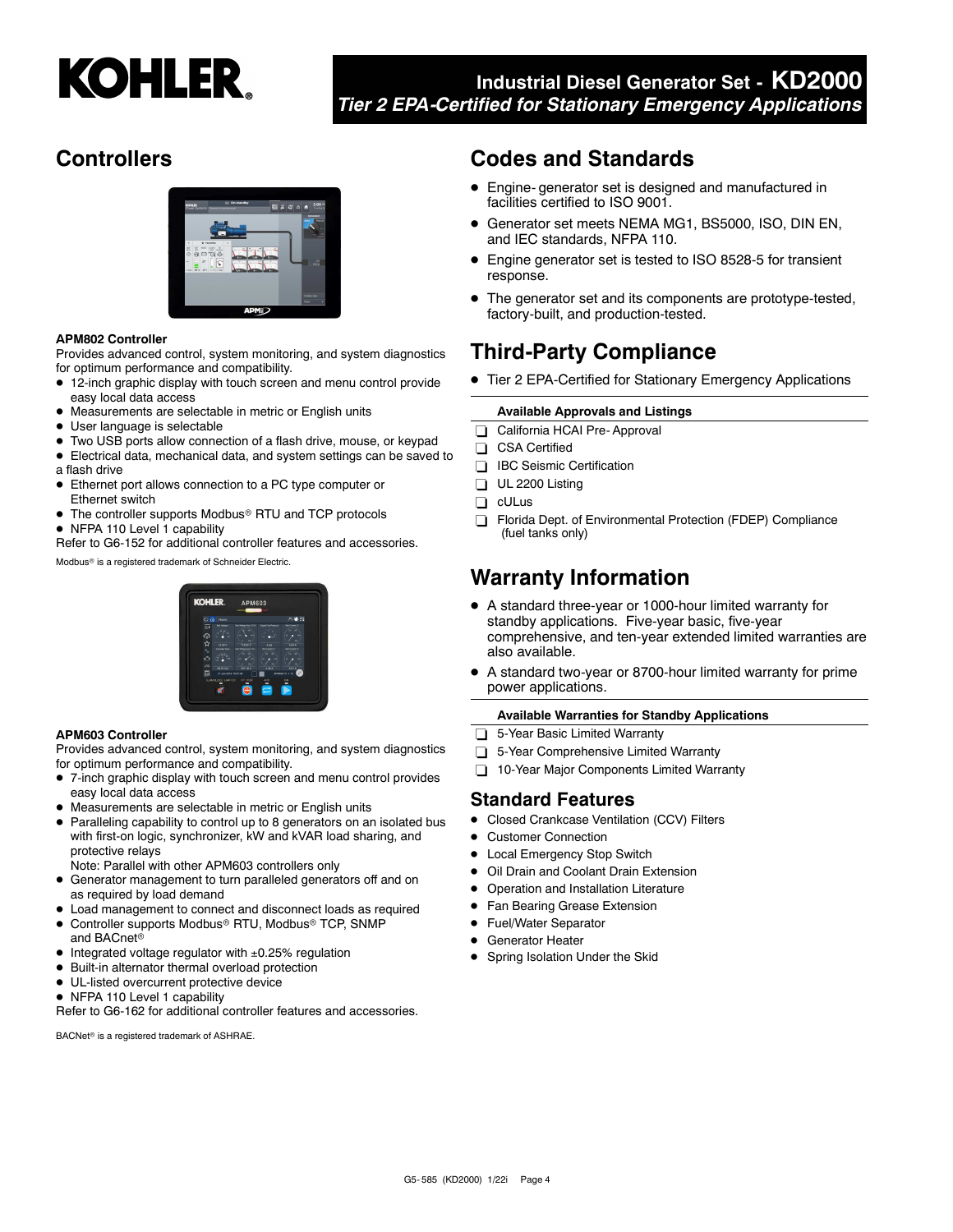

### **Available Options**

|                | <b>Circuit Breakers</b>                                                          | <b>Electrical System</b>                                                                            |
|----------------|----------------------------------------------------------------------------------|-----------------------------------------------------------------------------------------------------|
|                | Type<br>Rating                                                                   | Battery, AGM (kit with qty. 4)<br>⊔                                                                 |
| ப              | 80%<br><b>Magnetic Trip</b><br>Π                                                 | <b>Battery Charger</b><br>⊔                                                                         |
|                | Thermal Magnetic Trip<br>100%<br>$\Box$                                          | Battery Heater; 100 W, 120 V, 1Ph<br>ப                                                              |
|                | Electronic Trip (LI)<br>Operation                                                | <b>Battery Rack and Cables</b><br>❏                                                                 |
| ப              | <b>Electronic Trip with</b><br>Manual                                            | <b>Redundant Starters</b>                                                                           |
|                | Short Time (LSI)<br>Electrically Operated (for paralleling)                      | $\Box$                                                                                              |
|                | <b>Circuit Breaker Mounting</b>                                                  | <b>Fuel System</b>                                                                                  |
|                | <b>Generator Mounted</b>                                                         | <b>Flexible Fuel Lines</b><br>ப                                                                     |
| $\blacksquare$ | <b>Remote Mounted</b>                                                            | Restriction Gauge (for fuel/water separator)                                                        |
| ப              | Bus Bar (for remote mounted breakers)                                            | Literature                                                                                          |
|                | <b>Enclosed Remote Mounted Circuit Breakers</b>                                  | General Maintenance<br>$\mathbf{L}$                                                                 |
| ப              | NEMA 1 (15-5000 A)                                                               | <b>NFPA 110</b><br>ப                                                                                |
|                | NEMA 3R (15-1200 A)                                                              | Overhaul                                                                                            |
|                | <b>Engine Type</b>                                                               | Production<br>⊔                                                                                     |
|                | KDxxxx Tier 2 EPA-Certified Engine                                               | <b>Miscellaneous</b>                                                                                |
|                | KDxxxx-F Fuel Optimized Engine                                                   | Air Cleaner, Heavy Duty (loose)<br>⊔                                                                |
|                | <b>Approvals and Listings</b>                                                    | Air Cleaner Restriction Indicator                                                                   |
|                | California HCAI Pre-Approval                                                     | Automatic Oil Replenishment System                                                                  |
|                | <b>CSA Certified</b>                                                             | Engine Fluids (oil and coolant) Added<br>LΙ                                                         |
|                |                                                                                  | Centrifugal Oil Filter Assembly                                                                     |
|                | <b>IBC Seismic Certification</b>                                                 | <b>Rated Power Factor Testing</b>                                                                   |
| ப              | UL 2200 Listing                                                                  |                                                                                                     |
| H              | cULus                                                                            | <b>Electrical Package (Requires Enclosure selection)</b>                                            |
| $\perp$        | Florida Dept. of Environmental Protection (FDEP) Compliance<br>(fuel tanks only) | Basic Electrical Package (select 1 Ph or 3 Ph)<br>$\blacksquare$                                    |
|                |                                                                                  | Wire Battery Charger (1 Ph)<br>ப                                                                    |
|                | <b>Enclosed Unit</b>                                                             | Wire Block Heater (select 1 Ph or 3 Ph)<br>ப                                                        |
|                | Sound Level 1 Enclosure/Fuel Tank Package                                        | Wire Controller Heater (1 Ph)<br>⊔                                                                  |
|                | Sound Level 2 Enclosure/Fuel Tank Package                                        | Wire Generator Heater (1 Ph)<br>ப                                                                   |
|                | <b>Open Unit</b>                                                                 | <b>Warranty (Standby Applications only)</b>                                                         |
| Π              | <b>Exhaust Silencer, Critical</b>                                                | 5-Year Basic Limited Warranty                                                                       |
| ப              | Exhaust Silencer, Hospital                                                       | 5-Year Comprehensive Limited Warranty<br>ப                                                          |
|                | Flexible Exhaust Connector, Stainless Steel                                      | 10-Year Major Components Limited Warranty<br>П                                                      |
|                | <b>Controller</b>                                                                | Other                                                                                               |
| ப              | Input/Output, Digital                                                            | ❏                                                                                                   |
|                | Input/Output, Thermocouple (standard on 4160 V and above)                        | ❏                                                                                                   |
|                | Load Shed (APM802 only)                                                          |                                                                                                     |
| ΠI             | <b>Manual Key Switch</b>                                                         |                                                                                                     |
|                | Remote Emergency Stop Switch                                                     |                                                                                                     |
|                | Lockable Emergency Stop Switch                                                   | <b>Dimensions and Weights</b>                                                                       |
|                | Remote Serial Annunciator Panel                                                  | Overall Size, max., L x W x H, mm (in.):<br>6957 x 2852 x 3307                                      |
|                | <b>Cooling System</b>                                                            | $(273.9 \times 112.3 \times 130.2)$<br>Weight, radiator model, max. wet, kg (lb.):<br>27033 (59598) |
| ப              | Block Heater; 9000 W, 208 V, (Select 1 Ph or 3 Ph) *                             |                                                                                                     |
|                | Block Heater; 9000 W, 240 V, (Select 1 Ph or 3 Ph) *                             |                                                                                                     |
| $\mathbf{L}$   | Block Heater; 9000 W, 380 V, 3 Ph *                                              |                                                                                                     |
| ப              | Block Heater; 9000 W, 480 V, (Select 1 Ph or 3 Ph) *                             |                                                                                                     |
|                | * Required for Ambient Temperatures Below 10°C (50°F)                            |                                                                                                     |
|                |                                                                                  | Н                                                                                                   |
|                |                                                                                  |                                                                                                     |



NOTE: This drawing is provided for reference only and should not be used for planning installation. Contact your local distributor for more detailed information.